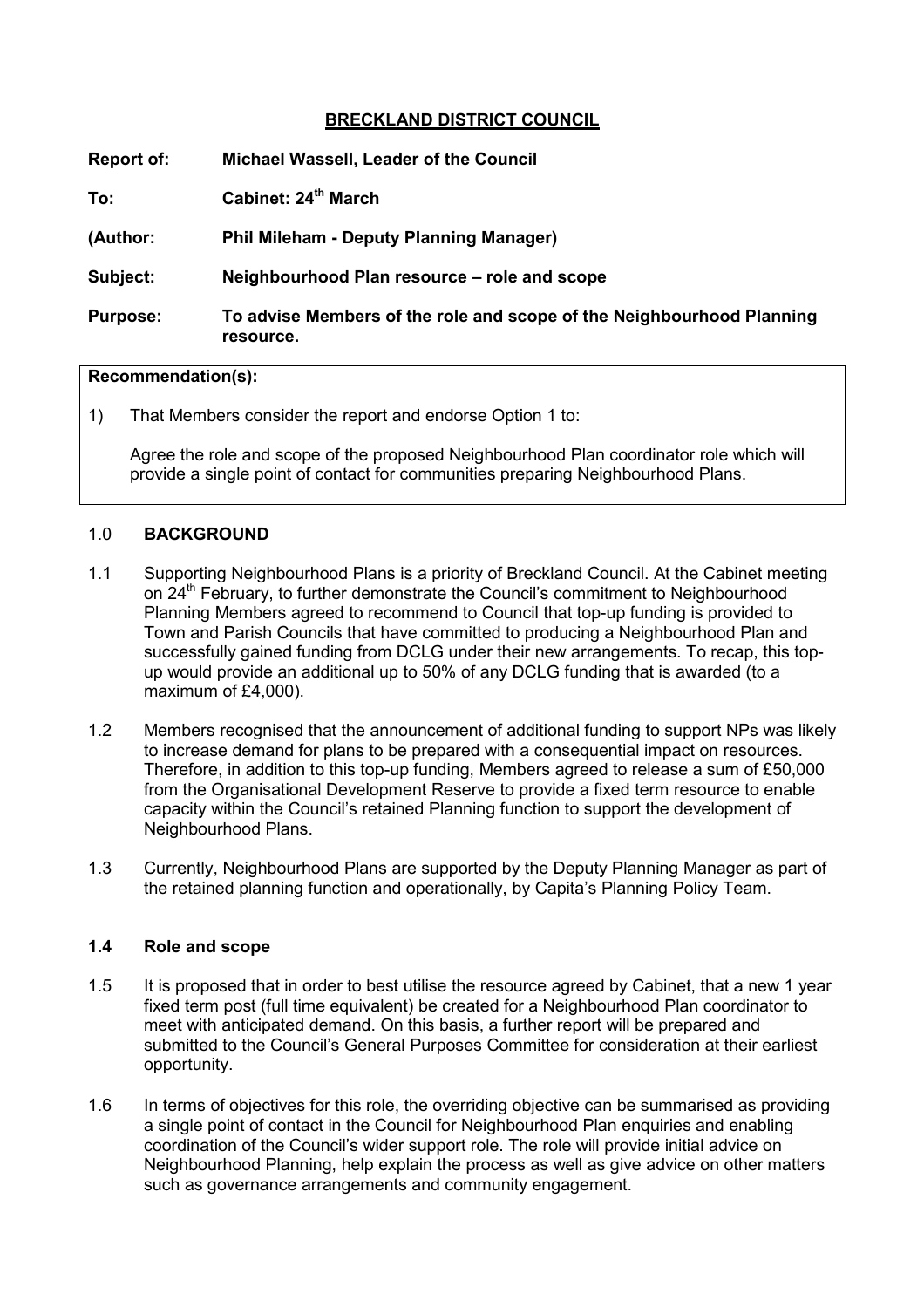- 1.7 Another key objective for the role will be communication. The post will liaise with other internal Council departments (particularly Communications), but also as plans develop, help to make arrangements for the independent examination and engage with Electoral Services Team regarding referendums. The post will also, in consultation with relevant Breckland Ward Members, oversee communication between the Council and Town and Parishes, but having regard to the fact that communication on the content of the Plan with the community will be the responsibility of the Town or Parish Council.
- 1.8 The new post will also be able to provide an interface between Neighbourhood Plans and the Council's own emerging Local Plan process and provide guidance on how the two processes can work together. The role will help bring together agreements between the Council and Town and Parish Councils producing Neighbourhood Plans regarding their respective content which will help ensure a conjoined and cohesive approach to local policy development. This will also help Neighbourhood Plans to be robust and deliverable, but also to genuinely add value where these supplement existing local policies.
- 1.9 In terms of financial support, the role will help to signpost communities to DCLG funding applications. The role will then facilitate applications from communities to access the Council's top up funding arrangements, working with the finance team.
- 1.10 In terms of organisational structure, the post will report to the Deputy Planning Manager under the wider umbrella of the Place Directorate. There is an ambition for this role to be filled and operational as soon as practicable.
- 1.11 However, it should be noted that detailed technical support and assessments of conformity of Neighbourhood Plans with the Local Plan and the NPPF would still be carried out by the Planning Policy Team and it will be important for this role to retain an overview of the wider process and interface with the overall planning function.

## 1.12 **Benefits**

- 1.13 The above role, combined with changes to the delegations for designating the plan Areas (see report on Cabinet agenda) will help speed up the early stages of the Neighbourhood Plan process.
- 1.14 The changes to delegations plus the support identified by Cabinet will help support those communities who wish to bring forward a Neighbourhood Plan to do so in a timely manner, and with a successful outcome (i.e. endorsement via referendum, and formal adoption).

#### 2.0 **OPTIONS**

- 2.1 There are two options available to Members:
- 2.2 **Option 1** consider the report and agree the role and scope of the proposed Neighbourhood Plan coordinator role which will provide a single point of contact for communities preparing Neighbourhood Plans.
- 2.3 **Option 2** 'do nothing'.

### 3.0 **REASONS FOR RECOMMENDATION(S)**

3.1 Option 1 provides a framework for the scope of the proposed Neighbourhood Plan resource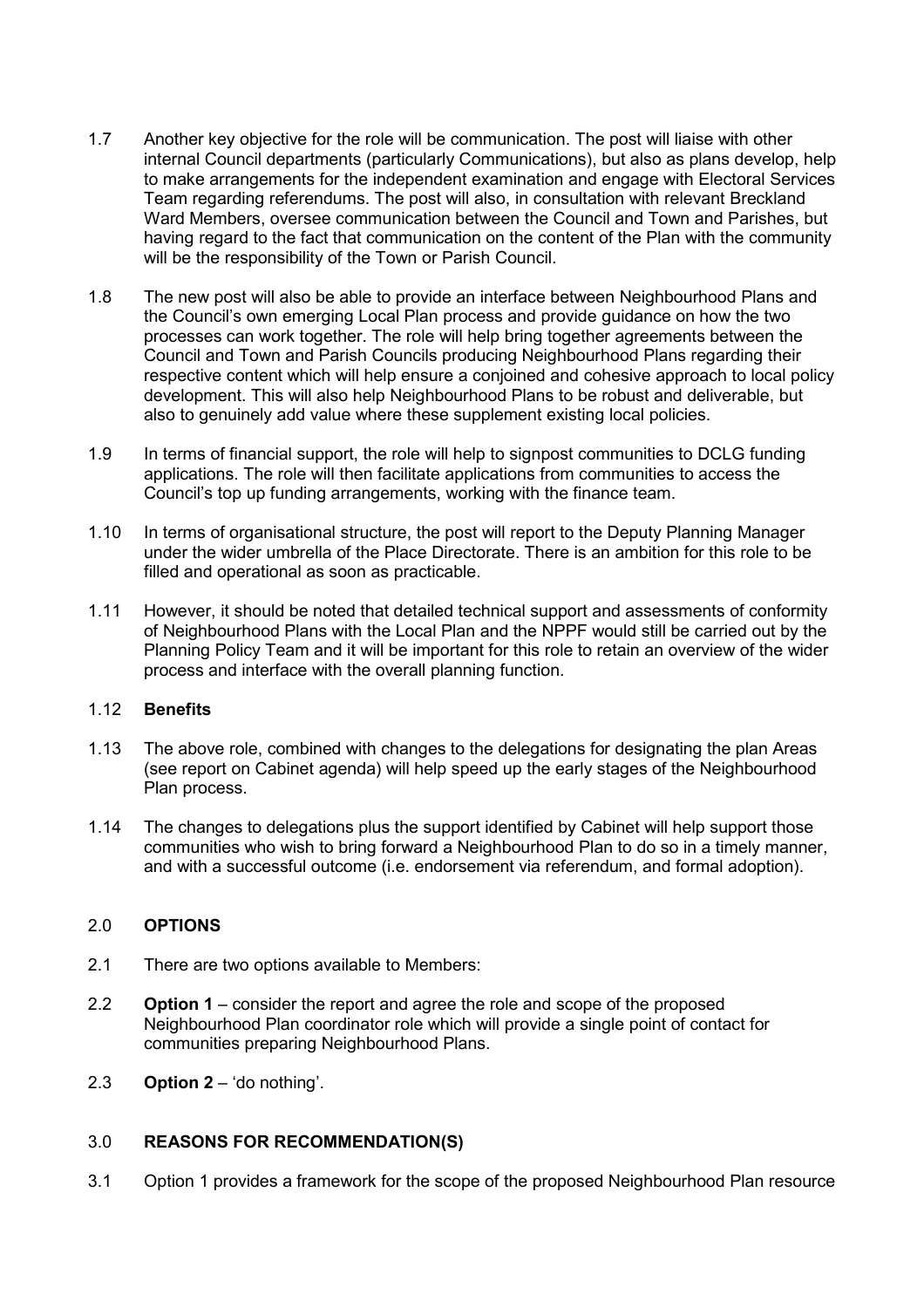and its duration. It provides an indication of the key objectives for the role and tasks.

## 4.0 **EXPECTED BENEFITS**

4.1 The expected benefits are set out in the body of the report but can be summarised as ensuring that Town and Parish Councils have a single point of contact between themselves and the Council, and that the Council has in place adequate resource to deal with new enquiries and fulfil its duties under the Localism Act as it relates to Neighbourhood Plans.

## 5.0 **IMPLICATIONS**

## 5.1 **Carbon Footprint / Environmental Issues**

5.1.1 It is the opinion of the Report Author that there are no implications.

# 5.2 **Constitution & Legal**

5.2.1 It is the opinion of the Report Author that there are no implications.

## 5.3 **Contracts**

5.3.1 It is the opinion of the Report Author that there are no implications.

### 5.4 **Corporate Priorities**

- 5.4.1 The contents of this report support the following corporate priorities:
	- To Develop Stronger Communities
	- To Support Our Local Economy

### 5.5 **Crime and Disorder**

5.5.1 It is the opinion of the Report Author that there are no implications.

# 5.6 **Equality and Diversity / Human Rights**

5.6.1 It is the opinion of the Report Author that there are no implications.

# 5.7 **Financial**

5.7.1 It is the opinion of the Report Author that there are no direct financial implications as the funding for the role has been agreed by Cabinet.

# 5.8 **Health & Wellbeing**

5.8.1 It is the opinion of the Report Author that there are no implications.

## 5.9 **Risk Management**

5.9.1 It is the opinion of the Report Author that there are no implications.

## 5.10 **Staffing**

5.10.1 This report deals with the role and scope of a proposed new fixed term post to meet with anticipated demand for Neighbourhood Plans, and as such, there is an implication on